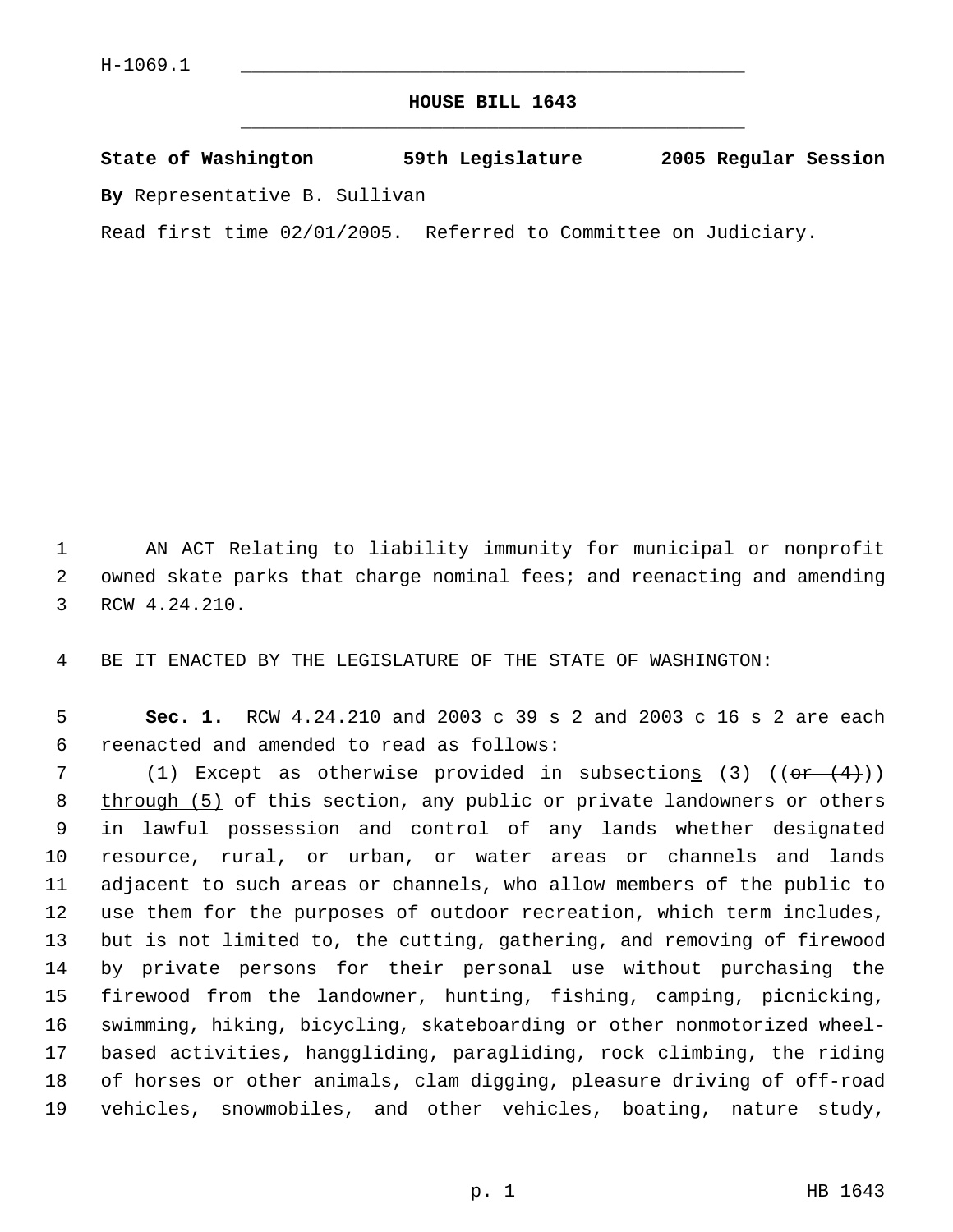winter or water sports, viewing or enjoying historical, archaeological, scenic, or scientific sites, without charging a fee of any kind therefor, shall not be liable for unintentional injuries to such users.

4 (2) Except as otherwise provided in subsections (3)  $((or  $(4)$ ))$ 5 through (5) of this section, any public or private landowner or others in lawful possession and control of any lands whether rural or urban, or water areas or channels and lands adjacent to such areas or channels, who offer or allow such land to be used for purposes of a fish or wildlife cooperative project, or allow access to such land for cleanup of litter or other solid waste, shall not be liable for unintentional injuries to any volunteer group or to any other users.

 (3) Any public or private landowner, or others in lawful possession and control of the land, may charge an administrative fee of up to twenty-five dollars for the cutting, gathering, and removing of firewood from the land.

 (4) A public or private nonprofit owner or operator of a skate park 17 may charge a nominal fee for the use of a skate park where the fees are devoted solely to providing supervision of the use and maintenance of 19 the skate park facility. For purposes of this section, "skate park" means an indoor or outdoor ramp, course, or area specifically designated for the exclusive recreational or sporting use of skateboards, bicycles, scooters, or roller skates.

 (5) Nothing in this section shall prevent the liability of a landowner or others in lawful possession and control for injuries sustained to users by reason of a known dangerous artificial latent condition for which warning signs have not been conspicuously posted. A fixed anchor used in rock climbing and put in place by someone other than a landowner is not a known dangerous artificial latent condition and a landowner under subsection (1) of this section shall not be liable for unintentional injuries resulting from the condition or use 31 of such an anchor. Nothing in RCW  $4.24.200$  and  $((4.24.210))$  this section limits or expands in any way the doctrine of attractive nuisance. Usage by members of the public, volunteer groups, or other users is permissive and does not support any claim of adverse possession.

36  $((+5))$  (6) For purposes of this section, a license or permit